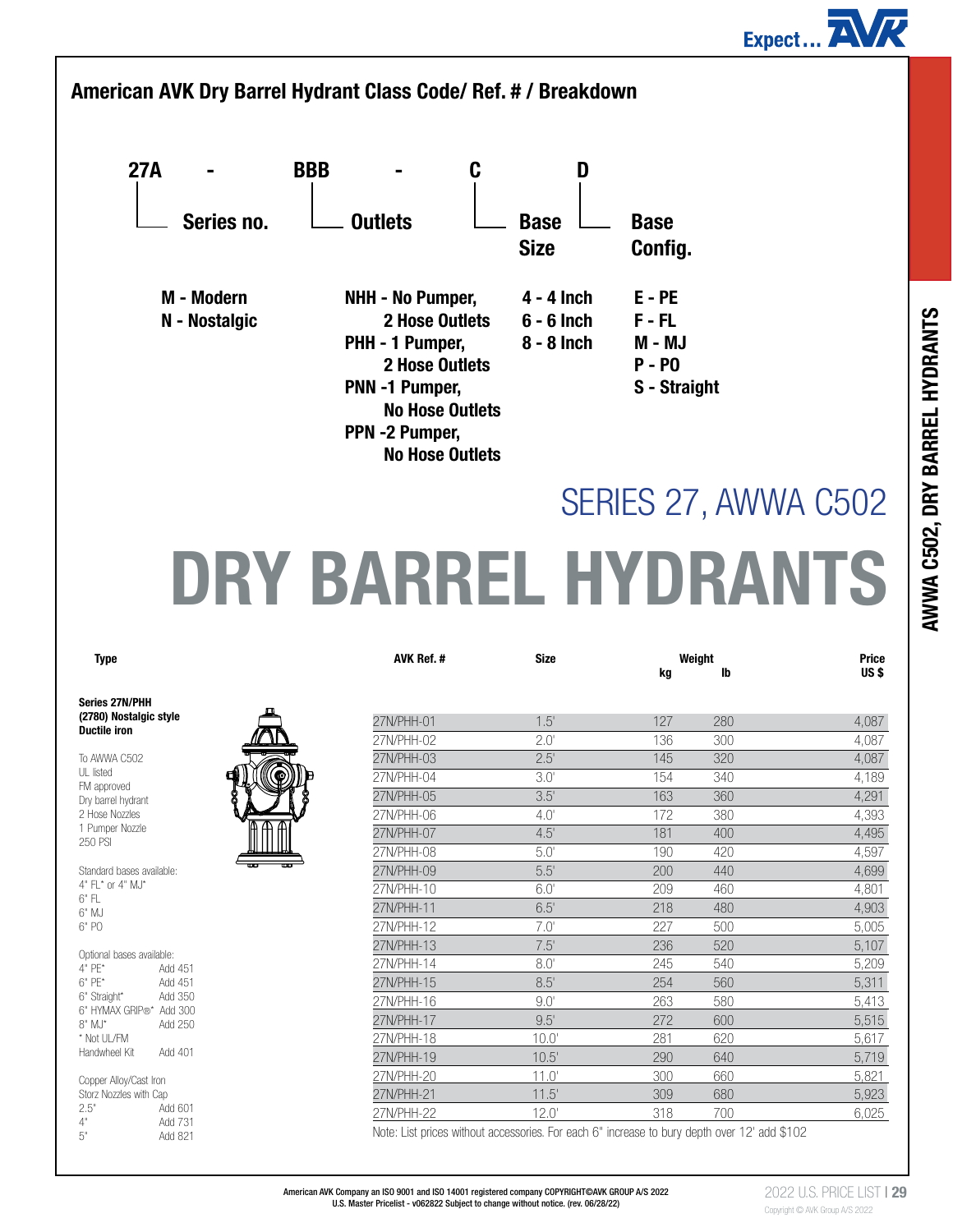

## Series 27N/NHH (2794) Nostalgic style Ductile iron

To AWWA C502 FM approved Dry barrel hydrant 2 Hose Nozzles ONLY No Pumper Nozzle 250 PSI

AWWA C502, DRY BARREL HYDRANTS

AWWA C502, DRY BARREL HYDRANTS



## Copper Alloy/Cast Iron Storz Nozzles with Cap<br>2.5" Ad 2.5" Add 601<br>4" Add 731 4" Add 731 Add 821

# Series 27N/PNN (2760) Nostalgic style Ductile iron

To AWWA C502 Dry barrel hydrant 1 Pumper Nozzle ONLY No Hose Nozzles Standard bases available: 4" FL or 4" MJ 6" FL 6" MJ 6" PO 250 PSI Standard bases available:  $4"$  FL\* or  $4"$  M.I\*



| 6" FI                     |         |  |  |  |  |
|---------------------------|---------|--|--|--|--|
| 6" M.I                    |         |  |  |  |  |
| 6" PO                     |         |  |  |  |  |
|                           |         |  |  |  |  |
|                           |         |  |  |  |  |
| Optional bases available: |         |  |  |  |  |
| 4" PF*                    | Add 451 |  |  |  |  |
| $6"$ PF*                  | Add 451 |  |  |  |  |
| 6" Straight*              | Add 350 |  |  |  |  |
| 6" HYMAX GRIP®* Add 300   |         |  |  |  |  |
| $8"$ MJ*                  | Add 250 |  |  |  |  |
| * Not UL/FM               |         |  |  |  |  |
| Handwheel Kit             | Add 401 |  |  |  |  |
|                           |         |  |  |  |  |
| Copper Alloy/Cast Iron    |         |  |  |  |  |

| <b>OUDDUIT HID WOODLED</b> |         |  |
|----------------------------|---------|--|
| Storz Nozzles with Cap     |         |  |
| 2.5"                       | Add 601 |  |
| 4"                         | Add 731 |  |
| 5"                         | Add 821 |  |
|                            |         |  |

| Type                                             |                 | <b>AVK Ref.#</b>         | <b>Size</b>                                                                                  | kg         | Weight<br>Ib | <b>Price</b><br>US <sub>\$</sub> |
|--------------------------------------------------|-----------------|--------------------------|----------------------------------------------------------------------------------------------|------------|--------------|----------------------------------|
| ies 27N/NHH<br>94) Nostalgic style<br>tile iron: |                 | 27N/NHH-01<br>27N/NHH-02 | 1.5'<br>$2.0^\circ$                                                                          | 127<br>136 | 280<br>300   | 3,693<br>3,693                   |
|                                                  |                 | 27N/NHH-03               | 2.5'                                                                                         | 145        | 320          | 3,693                            |
| WWA C502<br>approved                             |                 | 27N/NHH-04               | $3.0^\circ$                                                                                  | 154        | 340          | 3,795                            |
| barrel hydrant                                   | M               | 27N/NHH-05               | 3.5'                                                                                         | 163        | 360          | 3,897                            |
| ose Nozzles ONLY<br>Pumper Nozzle                | đ<br>ng pa<br>æ | 27N/NHH-06               | 4.0'                                                                                         | 172        | 380          | 3,999                            |
| <b>PSI</b>                                       |                 | 27N/NHH-07               | 4.5'                                                                                         | 181        | 400          | 4,101                            |
| dard bases available:                            |                 | 27N/NHH-08               | 5.0'                                                                                         | 190        | 420          | 4,203                            |
| 'L* or 4" MJ*                                    |                 | 27N/NHH-09               | 5.5'                                                                                         | 200        | 440          | 4,305                            |
| Ŧ                                                |                 | 27N/NHH-10               | 6.0'                                                                                         | 209        | 460          | 4,407                            |
| ΛJ<br>Ò.                                         |                 | 27N/NHH-11               | 6.5'                                                                                         | 218        | 480          | 4,509                            |
|                                                  |                 | 27N/NHH-12               | $7.0^{\circ}$                                                                                | 227        | 500          | 4,611                            |
| onal bases available:                            |                 | 27N/NHH-13               | 7.5'                                                                                         | 236        | 520          | 4,713                            |
| Έ*<br>Add 451<br>۴Ť<br>Add 451                   |                 | 27N/NHH-14               | $8.0^{\circ}$                                                                                | 245        | 540          | 4,815                            |
| Add 350<br>Straight*                             |                 | 27N/NHH-15               | 8.5'                                                                                         | 254        | 560          | 4,917                            |
| <b>IYMAX GRIP®*</b><br>Add 300                   |                 | 27N/NHH-16               | $9.0^{\circ}$                                                                                | 263        | 580          | 5,019                            |
| Add 250<br>∕IJ*<br>ot UL/FM                      |                 | 27N/NHH-17               | 9.5'                                                                                         | 272        | 600          | 5,121                            |
| dwheel Kit<br>Add 401                            |                 | 27N/NHH-18               | 10.0'                                                                                        | 281        | 620          | 5,223                            |
|                                                  |                 | 27N/NHH-19               | 10.5'                                                                                        | 290        | 640          | 5,325                            |
| per Alloy/Cast Iron<br>z Nozzles with Cap        |                 | 27N/NHH-20               | 11.0'                                                                                        | 300        | 660          | 5,427                            |
| Add 601                                          |                 | 27N/NHH-21               | 11.5'                                                                                        | 309        | 680          | 5,529                            |
| Add 731                                          |                 | 27N/NHH-22               | $12.0^{\circ}$                                                                               | 318        | 700          | 5,631                            |
| Add 821                                          |                 |                          | Note: Liet priege without accessories. For each 6" increase to bury donth over 12" add \$102 |            |              |                                  |

Note: List prices without accessories. For each 6" increase to bury depth over 12' add \$102

| 27N/PNN-01 | 1.5'           | 127 | 280 | 3,787 |
|------------|----------------|-----|-----|-------|
| 27N/PNN-02 | $2.0^{\circ}$  | 136 | 300 | 3,787 |
| 27N/PNN-03 | 2.5'           | 145 | 320 | 3,787 |
| 27N/PNN-04 | $3.0^\circ$    | 154 | 340 | 3,889 |
| 27N/PNN-05 | 3.5'           | 163 | 360 | 3,991 |
| 27N/PNN-06 | $4.0^\circ$    | 172 | 380 | 4,093 |
| 27N/PNN-07 | 4.5'           | 181 | 400 | 4,195 |
| 27N/PNN-08 | $5.0^\circ$    | 190 | 420 | 4,297 |
| 27N/PNN-09 | 5.5'           | 200 | 440 | 4,399 |
| 27N/PNN-10 | $6.0^{\circ}$  | 209 | 460 | 4,501 |
| 27N/PNN-11 | 6.5'           | 218 | 480 | 4,603 |
| 27N/PNN-12 | $7.0^{\circ}$  | 227 | 500 | 4,705 |
| 27N/PNN-13 | 7.5'           | 236 | 520 | 4,807 |
| 27N/PNN-14 | $8.0^{\circ}$  | 245 | 540 | 4,909 |
| 27N/PNN-15 | 8.5'           | 254 | 560 | 5,011 |
| 27N/PNN-16 | $9.0^{\circ}$  | 263 | 580 | 5,113 |
| 27N/PNN-17 | 9.5'           | 272 | 600 | 5,215 |
| 27N/PNN-18 | $10.0^{\circ}$ | 281 | 620 | 5,317 |
| 27N/PNN-19 | 10.5'          | 290 | 640 | 5,419 |
| 27N/PNN-20 | 11.0'          | 300 | 660 | 5,521 |
| 27N/PNN-21 | 11.5'          | 309 | 680 | 5,623 |
| 27N/PNN-22 | 12.0'          | 318 | 700 | 5,725 |
|            |                |     |     |       |

Note: List prices without accessories. For each 6" increase to bury depth over 12' add \$102